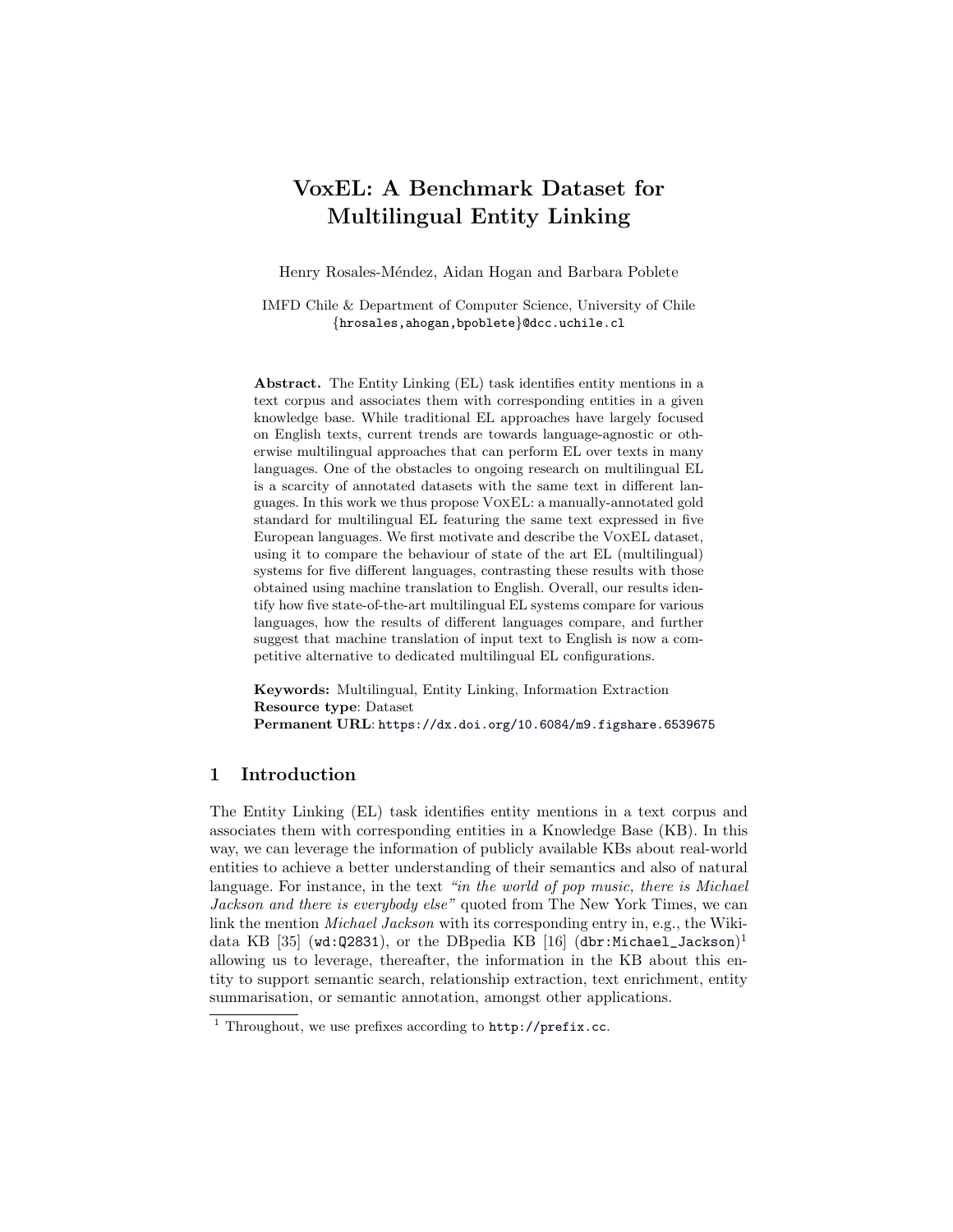One of the major driving forces for research on EL has been the development of a variety of ever-expanding KBs that describe a broad selection of notable entities covering various domains (e.g., Wikipedia, DBpedia, Freebase, YAGO, Wikidata). Hence, while traditional Named Entity Recognition (NER) tools focused on identifying mentions of entities of specific types in a text, EL further requires disambiguation of which entity in the KB is being spoken about; this remains a challenging problem. On the one hand, name variations – such as "Michael Joseph Jackson", "Jackson", "The King of Pop" – mean that the same KB entity may be referred to in a variety of ways by a given text. On the other hand, ambiguity – where the name "Michael Jackson" may refer to various (other) KB entities, such as a journalist (wd:Q167877), a football player  $(wd:Q6831558)$ , an actor  $(wd:Q6831554)$ , amongst others – means that an entity mention in a text may have several KB candidates associated with it.

Many research works have addressed these challenges of the EL task down through the years. Most of the early EL systems proposed in the literature were monolingual approaches focusing on texts written in one single language, in most cases English (e.g., [\[18,](#page-15-2)[12\]](#page-14-0)). These approaches often use resources of a specific language, such as Part-Of-Speech taggers and WordNet<sup>[2](#page-1-0)</sup>, which prevent generalisation or adaptation to other languages. Furthermore, most of the labelled datasets available for training and evaluating EL approaches were English only (e.g., AIDA/CoNLL [\[12\]](#page-14-0), DBpedia Spotlight Corpus [\[18\]](#page-15-2), KORE 50 [\[13\]](#page-14-1)).

However, as the EL area has matured, more and more works have begun to focus on languages other than English, including multilingual approaches that are either language agnostic [\[6,](#page-14-2)[5,](#page-14-3)[8](#page-14-4)[,22\]](#page-15-3) – relying only on the language of labels available in the reference  $KB - or$  that can be configured for multiple languages [\[21,](#page-15-4)[30\]](#page-15-5). Recognising this trend, a number of multilingual datasets for EL were released, such as for the 2013 TAC KBP challenge[3](#page-1-1) and the 2015 Se-mEval Task 13 challenge<sup>[4](#page-1-2)</sup>. Although such resources are valuable for multilingual EL research – where in previous work [\[28\]](#page-15-6) we presented an evaluation of EL systems comparing two languages from the SemEval dataset – they have their limitations, key amongst which are their limited availability (participants only<sup>[5](#page-1-3)</sup>), a narrow selection of languages, and differences in text and annotations across languages that makes it difficult to compare the performance in each language. More generally, the EL datasets available in multiple languages – and languages other than English – greatly lags behind what is available for English.

Contributions: In this paper, we propose the VoxEL dataset: a manuallyannotated gold standard for EL considering five European languages, namely German, English, Spanish, French and Italian. This dataset is based on an online source of multilingual news, where we selected and annotated 15 corresponding news articles for these five languages (75 articles in total). Additionally, we

<span id="page-1-0"></span> $^2$  <https://wordnet.princeton.edu>; April 1st, 2018

<span id="page-1-1"></span> $3$  <https://tac.nist.gov/2013/KBP/>; April 1st, 2018

<span id="page-1-2"></span> $^4$  <http://alt.qcri.org/semeval2015/task13/>; April 1st, 2018

<span id="page-1-3"></span><sup>5</sup> We have managed to acquire the SemEval dataset, but unfortunately we were not able to acquire the TAC–KBP dataset: our correspondence was not responded to.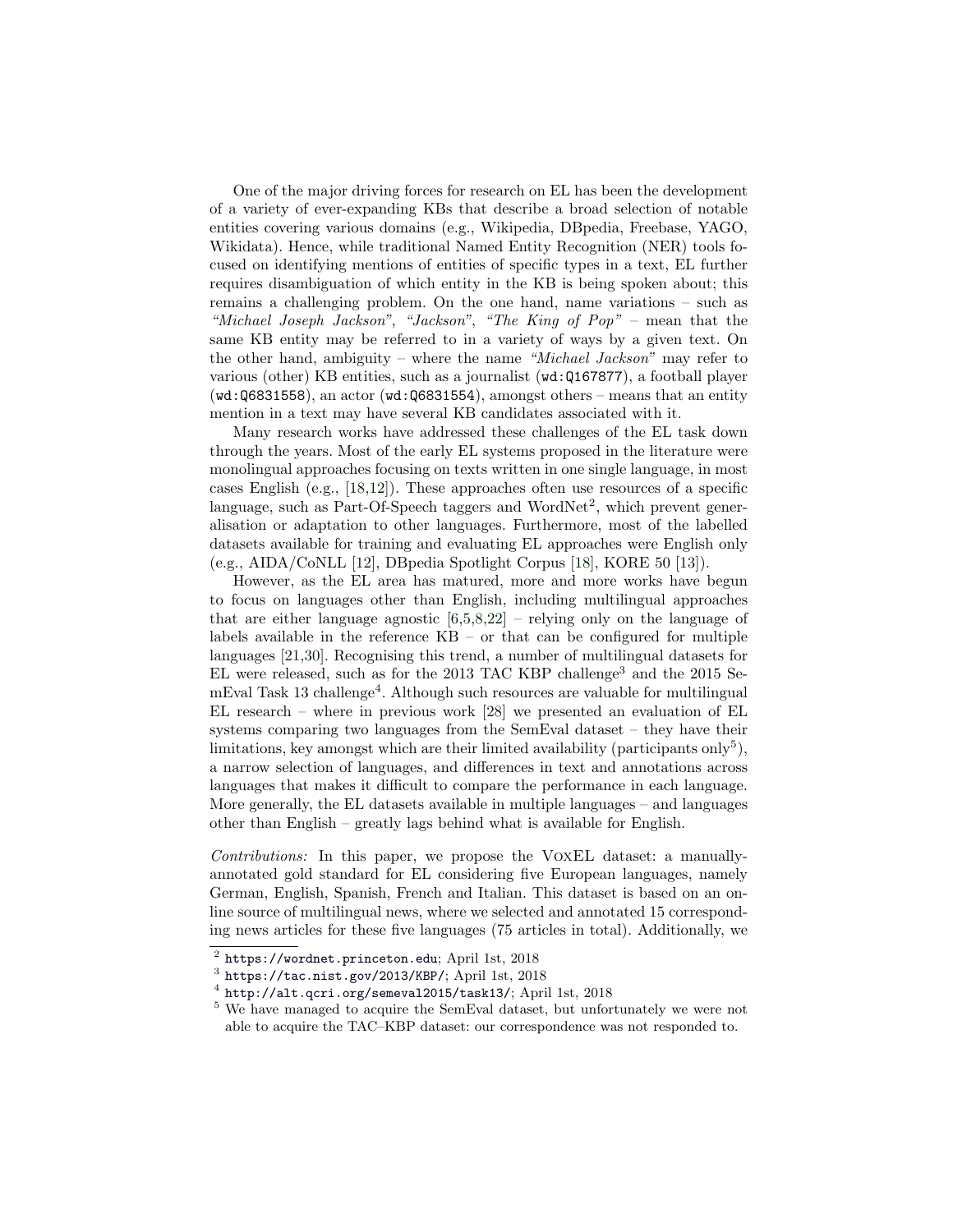created two versions of VoxEL: a strict version where entities correspond to a restricted definition of entity, as a mention of a person, place or organisation (based on traditional MUC/NER definitions), and a relaxed version where we considered a broader selection of mentions referring to entities described by Wikipedia. Based on the VoxEL dataset, using the GERBIL evaluation framework [\[34\]](#page-15-7), we present results for various EL systems, allowing us to compare not only across systems, but also across languages. As an additional contribution, we compare the performance of EL systems configurable for a given language with the analogous results produced by applying state-of-the-art machine translation (Google translate) to English and then applying EL configured for English. Our findings show that most systems perform best for English text. Furthermore, machine translation of input text to English achieves comparable – and often better – performance when compared with dedicated multilingual EL approaches.

## 2 Preliminaries

We first introduce some preliminaries relating to EL. Let  $E$  be a set of entity identifiers in a KB; these are typically IRIs, such as wd:Q2831, dbr:Michael Jackson. Given an input text, the EL process can be conceptualised in terms of two main phases. First, Entity Recognition (ER) establishes a set of entity mentions M, where each such mention is a sub-string referring to an entity, annotated with its start position in the input text, e.g., (37, "Michael Jackon"). Second, for each mention  $m \in M$  recognised by the first phase, Entity Disambiguation (ED) attempts to establish a link between m and the corresponding identifier  $e \in E$ for the KB entity to which it refers. The second disambiguation phase can be further broken down into a number of (typical) sub-tasks, described next:

- Candidate entity generation: For each mention  $m \in M$ , this stage selects a subset of the most probable KB entities  $E_m \subseteq E$  to which it may refer. There are two high-level approaches by which candidate entities are often generated. The first is a dictionary-based approach, which involves applying keyword or string matching between the mention m and the label of entities from E. The second is an NER-based approach, where traditional NER tools are used to identify entity mentions (potentially) independently of the KB.
- Candidate entity ranking: This stage is where the final disambiguation is made: the candidate entities  $E_m$  for each mention m are ranked according to some measure indicating their likelihood of being the reference for  $m$ . The measures used for ranking each entity  $e \in E_m$  may take into account features of the candidate entity  $e$  (e.g., centrality), features of the candidate link  $(m, e)$ (e.g., string similarity), features involving  $e$  and candidates for neighbouring mentions  $E'_m$  (e.g., graph distance in the KB), and so forth. Ranking may take the form of an explicit metric that potentially combines several measures, or may be implicit in the use of machine-learning methods that classify candidates, or that compute an optimal assignment of links.
- Unlinkable mention prediction: The target KBs considered by EL are often, by their nature, incomplete. In some applications, it may thus be useful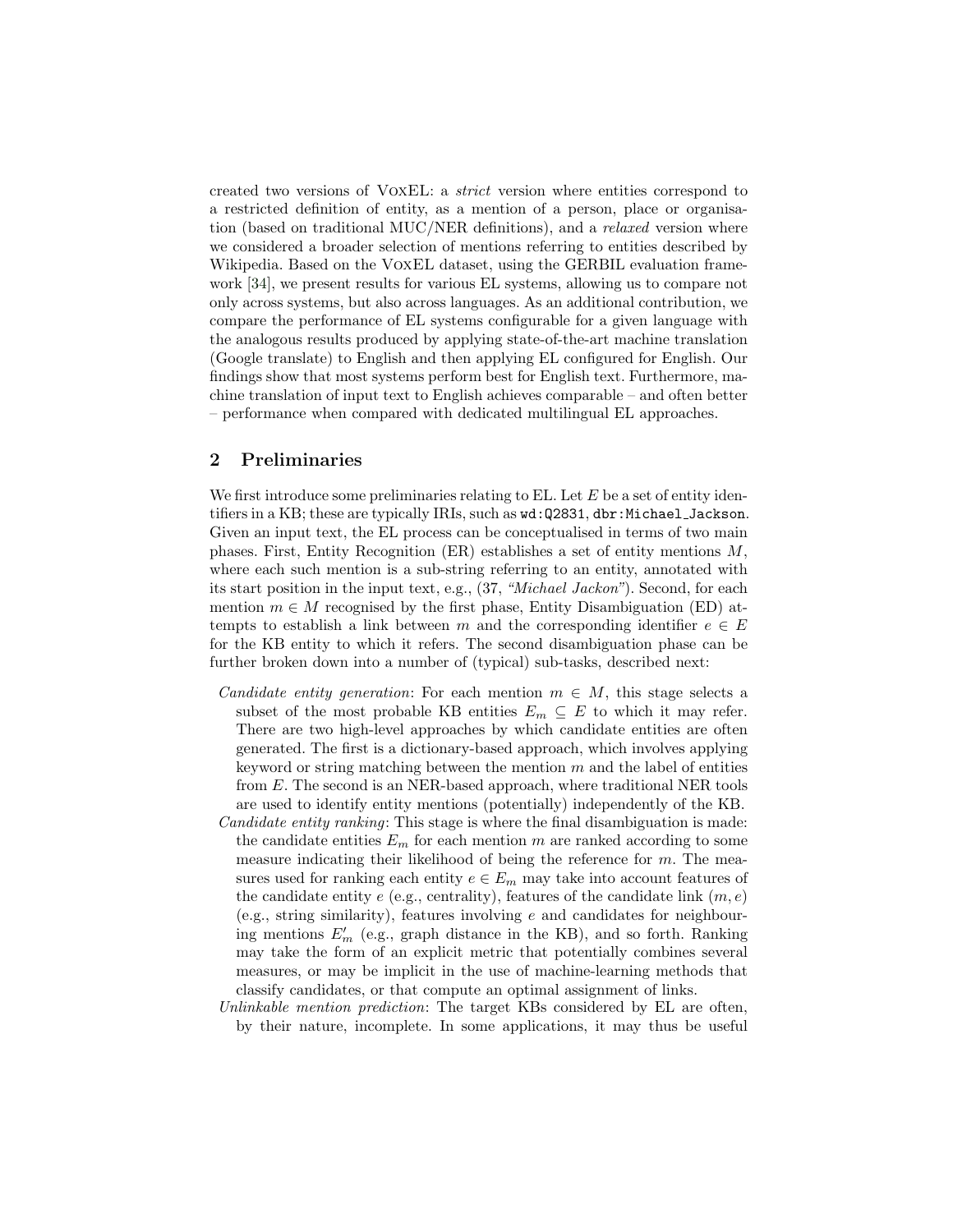to extract entity mentions from the input text that do not (yet) have a corresponding entity in the KB. These are sometimes referred to as emerging entities, are typically produced by NER candidate generation (rather than a dictionary approach), and are assigned a label such as NIL (Not In Lexicon).

It is important to note that while the above processes provide a functional overview of the operation of most EL systems, not all EL systems follow this linear sequence of steps. Most systems perform recognition first, and once the mentions are identified the disambiguation phase is initiated [\[18,](#page-15-2)[21\]](#page-15-4). However, other approaches may instead apply a unified process, building models that create feedback between the recognition and disambiguation steps [\[7\]](#page-14-5). In any case, the output of the EL process will be a set of links of the form  $(m, e)$ , where the mention  $m$  in the text is linked to the entity  $e$  in the KB, optionally annotated with a confidence score – often called a support – for the link.

## 3 Related Work

We now cover related works in the context of multilingual EL, first discussing approaches and systems, thereafter discussing available datasets.

#### 3.1 Multilingual EL Systems

In theory, any EL system can be applied to any language; as demonstrated in our previous work [\[28\]](#page-15-6), even a system supporting only English may still be able to correctly recognise and link the name of a person such as Michael Jackson in the text of another language, assuming the alphabet remains the same. Hence, the notion of a multilingual EL system can become blurred. For example languageagnostic systems – systems that require no linguistic components or resources specific to a language – can become multilingual simply by virtue of having a reference KB with labels in a different – or multiple different – language(s).

Here we thus focus on EL systems that have published evaluation results over texts from multiple languages<sup>[6](#page-3-0)</sup>, thus demonstrating proven multilingual capabilities. We summarise such systems in Table [1,](#page-4-0) where we provide details on the year of the main publication, the languages evaluated, as well as denoting whether or not entity recognition is supported<sup>[7](#page-3-1)</sup>, and whether or not a demo, source code or API is currently available.<sup>[8](#page-3-2)</sup> As expected, a high-level inspection of the table shows that English is the most popularly-evaluated (and thus we surmise supported) language, followed by European languages such as German, Spanish, French, Dutch and Italian. We also highlight that most of the multilingual EL approaches included in the table have emerged since 2010.

<span id="page-3-0"></span> $6$  This excludes systems such as Apache Stanbol, OpenCalais, PoolParty, etc.

<span id="page-3-1"></span><sup>7</sup> Some systems assume that mentions have previously been extracted from the text

and are given as input, thereafter focusing only on the disambiguation process.

<span id="page-3-2"></span><sup>8</sup> We presented an earlier version of such a table in previous work [\[28\]](#page-15-6).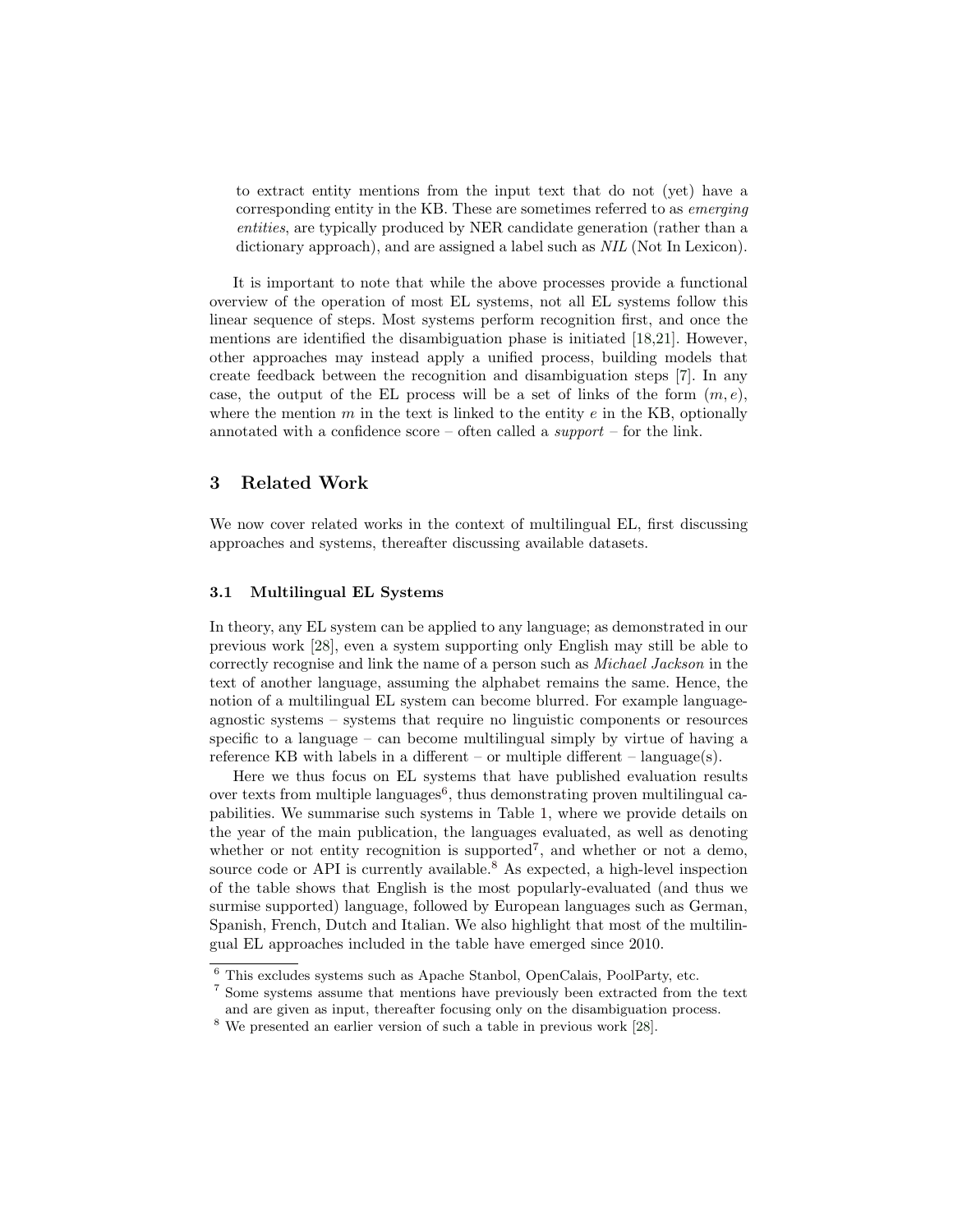<span id="page-4-0"></span>Table 1. Overview of multilingual EL approaches; the italicised approaches will be incorporated as part of our experiments.

| Name                         | Year | <b>Evaluated Languages</b>                         |   | ER Demo Src API |   |   |
|------------------------------|------|----------------------------------------------------|---|-----------------|---|---|
| KIM [25]                     | 2004 | EN, FR, ES                                         | ✓ | ✓               | х | ✓ |
| TagME [8]                    | 2010 | DE,EN,NL                                           | ✓ | ✓               | Х | ✓ |
| $SDA$ [3]                    | 2011 | EN,FR                                              | ✓ | х               | Х | Х |
| ualberta $[10]$              | 2012 | EN,ZH                                              | ✓ | Х               | Х | Х |
| HITS [7]                     | 2012 | EN, ES, ZH                                         | ✓ | Х               | Х | Х |
| $THD$ [6]                    | 2012 | DE, EN, NL                                         | ✓ | ✓               | ✓ | ✓ |
| $DBpedia$ Spotlight $[18,5]$ | 2013 | DA, DE, EN, ES, FR, HU, IT, NL, RU                 | ✓ | ✓               | ✓ | ✓ |
| Wang-Tang [37]               | 2013 | EN,ZH                                              | ✓ | Х               | Х | Х |
| AGDISTIS <sup>[33]</sup>     | 2014 | DE,EN                                              | х | ✓               | ✓ | ✓ |
| $Babelfy$ [21]               | 2014 | DE, EN, ES, FR, IT                                 | ✓ | ✓               | Х | ✓ |
| FREME <sup>[30]</sup>        | 2016 | DE,EN                                              | ✓ | Х               | ✓ | ✓ |
| WikiME [32]                  | 2016 | AR, DE, EN, ES, FR, HE, IT, TA, TH, TL, TR, UR, ZH | ✓ | ✓               | Х | Х |
| FEL [23]                     | 2017 | EN,ES,ZH                                           | ✓ | Х               | ✓ | Х |
| FOX $[31]$                   | 2017 | DE, EN, ES, FR, NL                                 | ✓ | ✓               | ✓ | ✓ |
| MAG [22]                     | 2017 | DE, EN, ES, FR, IT, JA, NL                         | х | ✓               | ✓ | ✓ |

We will later conduct experiments using the GERBIL evaluation framework [\[34\]](#page-15-7), which allows for invoking and integrating the results of a variety of public APIs for EL, generating results according to standard metrics in a consistent manner. Hence, in our later experiments, we shall only consider those systems with a working REST-API made available by the authors of the system. In addition, we will manually label our VoxEL system according to Wikipedia, with which other important KBs such as DBpedia, YAGO, Freebase, Wikidata, etc., can be linked; hence we only include systems that support such a KB linked with Wikipedia. Note that GERBIL automatically takes care of mapping coreferent identifiers across KBs (and even across languages in cases such as DBpedia with different KB identifiers for different languages and cross-language links).

With these criteria in mind, we experiment with the following systems:

- TagME (2010) uses analyses of anchor texts in Wikipedia pages to perform EL [\[8\]](#page-14-4). The ranking stage is based primarily on two measures: commonness, which describes how often an anchor text is associated with a particular Wikipedia entity; and *relatedness*, which is a co-citation measure indicating how frequently candidate entities for different mentions are linked from the same Wikipedia article. TagME is language agnostic: it can take advantage of the Wikipedia Search API to apply the same conceptual process over different language versions of Wikipedia to support multilingual EL.
- THD (2012) is based on three measures [\[6\]](#page-14-2): most frequent senses, which ranks candidates for a mention based on the Wikipedia Search API results for that mention; *co-occurrence*, which is a co-citation measure looking at how often candidate entities for different mentions are linked from the same paragraphs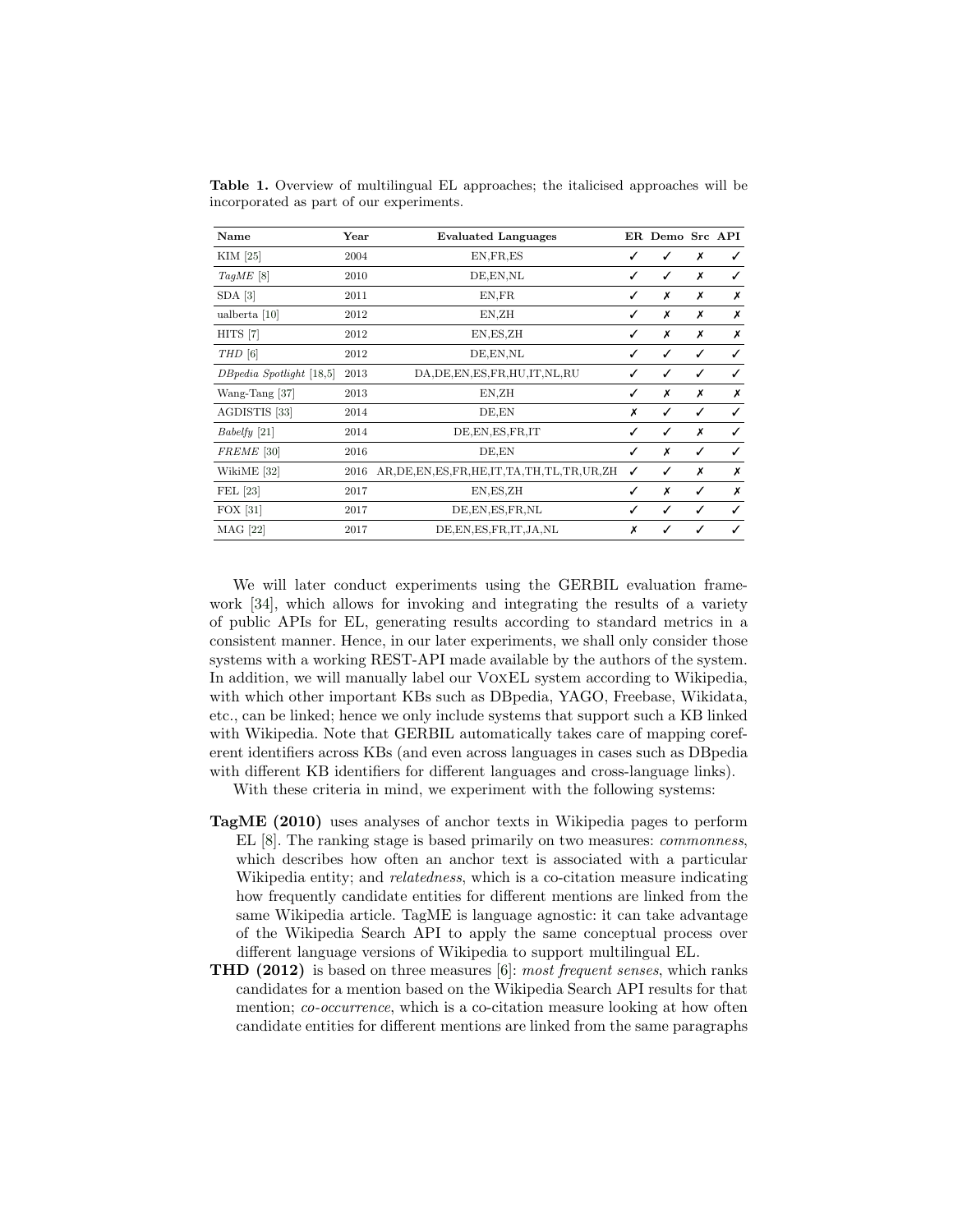in Wikipedia; and *explicit semantic analysis*, which uses keyword similarity measures to relate mentions with a concept. These methods are language agnostic and applicable to different language versions of Wikipedia.

- DBpedia Spotlight (2013) was first proposed to deal with English annotations [\[18\]](#page-15-2), based on keyword and string matching functions ranked by a probabilistic model based on a variant of a TF–IDF measure. DBpedia Spotlight is largely language-agnostic, where an extended version later proposed by Daiber et al. [\[5\]](#page-14-3) leverages the multilingual information of the Wikipedia and DBpedia KBs to support multiple languages.
- Babelfy (2014) performs EL with respect to a custom multilingual KB Babel-Net<sup>[9](#page-5-0)</sup> constructed from Wikipedia and WordNet, using machine translation to bridge the gaps in information available for different language versions of Wikipedia [\[21\]](#page-15-4). Recognition is based on POS tagging for different languages, selecting candidate entities by string matching. Ranking is reduced to finding the densest subgraph that relates neighbouring entities and mentions.
- FREME (2016) delegates the recognition of entities to the Stanford-NER tool, which is trained over the anchor texts of Wikipedia corpora in different languages. Candidate entities are generated by keyword search over local indexes, which are then ranked based on the number of matching anchor texts in Wikipedia linking to the corresponding article of the candidate entity [\[30\]](#page-15-5).

With respect to FOX, note that while it meets all of our criteria, at the time of writing, we did not succeed in getting the API to run over VoxEL without error; hence we do not include this system. We also omit AGDISTIS and MAG from our selection because they do not perform recognition, requiring a prior identification of the entities in the input text (finding a suitable NER tool/model is not straightforward for some of the languages in our dataset).

#### 3.2 Multilingual EL Datasets

In order to train and evaluate EL approaches, labelled datasets – annotated with the correct entity mentions and their respective KB links – are essential. In some cases these datasets are labelled manually, while in other cases labels can be derived from existing information, such as anchor texts. In Table [2](#page-6-0) we survey the labelled datasets most frequently used by EL approaches (note that sentence counts were not available for some datasets).

We can see that the majority of datasets provide text in one language only – predominantly English – with the exceptions being as follows:

- SemEval 2015 Task 13: is built over a biomedical, math, computer and social domain and is designed to support EL and WSD at the same time, containing annotations to Wikipedia, BabelNet and WordNet [\[20\]](#page-15-14).
- DBpedia Abstracts: provides a large-scale training and evaluation corpora based on the anchor texts extracted from the abstracts (first paragraph) of Wikipedia pages in seven languages [\[2\]](#page-14-8).[10](#page-5-1)

<span id="page-5-0"></span> $^9$  <http://babelnet.org/>; April 1st, 2018

<span id="page-5-1"></span><sup>10</sup> <http://wiki-link.nlp2rdf.org/abstracts/>; April 1st, 2018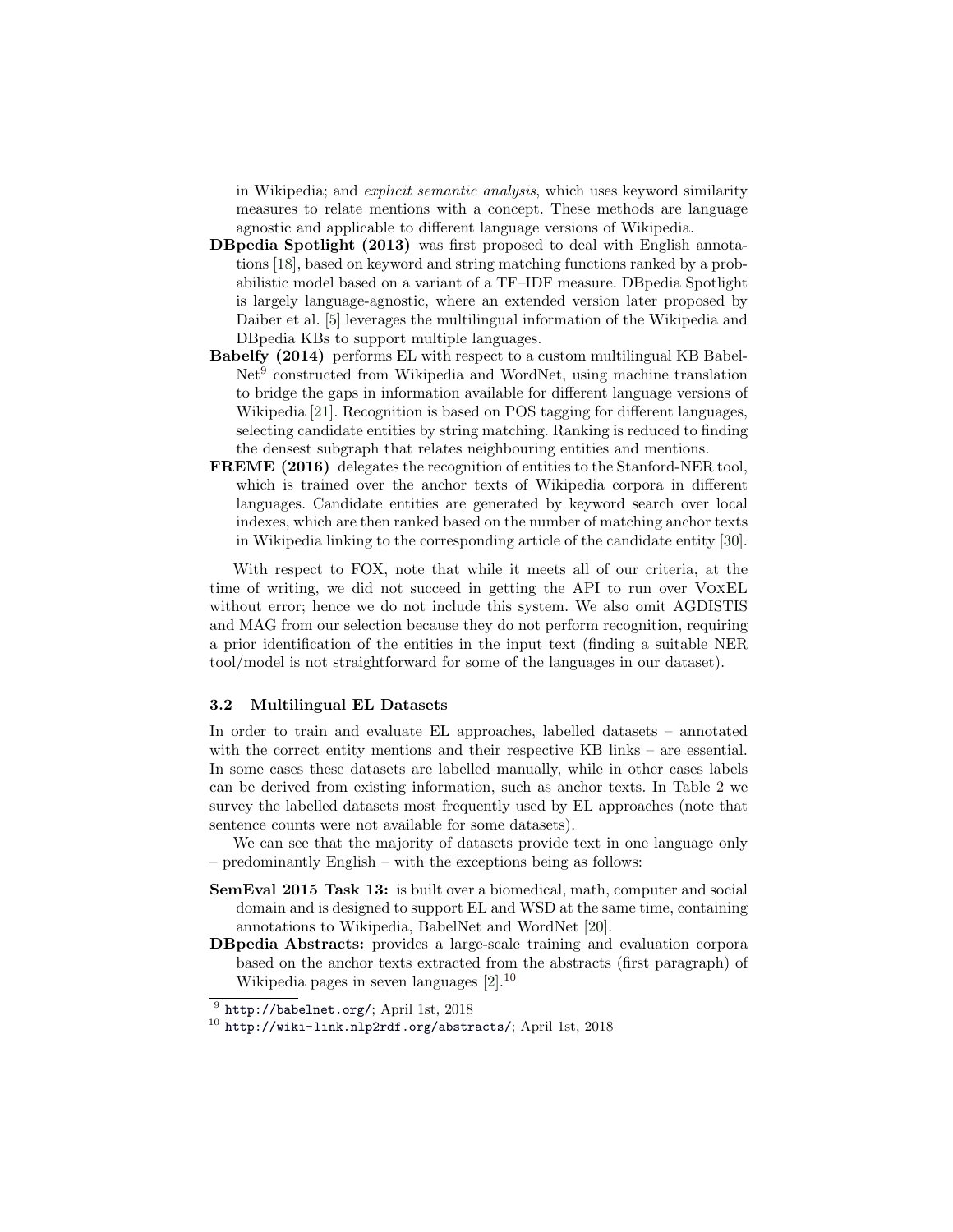<span id="page-6-0"></span>Table 2. Survey of dataset for EL task. For multilingual datasets, the quantities shown refer to the English data available. We present metadata about the relaxed and strict version of our dataset by  $VoxEL_R$  and  $VoxEL_S$  respectively. (Abbreviations: |D| number of documents,  $|S|$  number of sentences,  $|E|$  number of entities, Mn denotes that all entities were manually annotated.)

| Dataset                     | D              | S                        | $E\vert$ | Mn | Languages                  |
|-----------------------------|----------------|--------------------------|----------|----|----------------------------|
| $AIDA/CoNLL$ -Complete [12] | 1393           | 22,137                   | 34,929   | ✓  | EN                         |
| KORE50 [13]                 | 50             | 50                       | 144      | ✓  | EN                         |
| IITB $[15]$                 | 103            | 1,781                    | 18,308   | ✓  | EN                         |
| ACE2004 [26]                | 57             |                          | 306      | Х  | EN                         |
| <b>AQUAINT</b> [26]         | 50             | 533                      | 727      | Х  | EN                         |
| MSNBC [4]                   | 20             | 668                      | 747      | Х  | EN                         |
| DBpedia Spotlight [18]      | 10             | 58                       | 331      | ✓  | EN                         |
| N3-RSS 500 [27]             | $\mathbf{1}$   | 500                      | 1000     | ✓  | EN                         |
| Reuters 128 [27]            | 128            | $\overline{\phantom{0}}$ | 881      | ✓  | EN                         |
| Wes2015 [36]                | 331            | $\overline{\phantom{a}}$ | 28,586   | ✓  | EN                         |
| News-100 [27]               | 100            | $\overline{\phantom{a}}$ | 1656     | ✓  | DE                         |
| Thibaudet [1]               | $\mathbf{1}$   | 3,807                    | 2,980    | Х  | FR                         |
| Bergson $[1]$               | $\mathbf{1}$   | 4,280                    | 380      | Х  | FR.                        |
| SemEval 2015 Task 13 [20]   | $\overline{4}$ | 137                      | 769      | ✓  | EN, ES, IT                 |
| DB pedia Abstracts [2]      | 39,132         | $\overline{\phantom{a}}$ | 505,033  | Х  | DE, EN, ES, FR, IT, JA, NL |
| <b>MEANTIME</b> [19]        | 120            | 597                      | 2,790    | ✓  | EN, ES, IT, NL             |
| $V_{\rm OXELB}$             | 15             | 94                       | 674      | ✓  | DE, EN, ES, FR, IT         |
| $V_0xEL_s$                  | 15             | 94                       | 204      | ✓  | DE.EN.ES.FR.IT             |

**MEANTIME:** consists of 120 news articles from WikiNews<sup>[11](#page-6-1)</sup> with manual annotations of entities, events, temporal information and semantic roles [\[19\]](#page-15-19).[12](#page-6-2)

With respect to DBpedia Abstracts, while offering a very large multilingual corpus, the texts across different languages vary, as do the documents available; while such a dataset could be used to compare different systems for the same languages, it could not be used to compare the same systems for different languages. Furthermore, there are no guarantees for the completeness of the annotations since they are anchor texts/links extracted from Wikipedia; hence the dataset is best suited as a large collection of positive (training) examples, in a similar manner to how TagME [\[8\]](#page-14-4) and FREME [\[30\]](#page-15-5) use anchor texts.

Unlike DBpedia Abstracts, the SemEval and MEANTIME datasets contain analogous documents translated to different languages (also known as paral-

<span id="page-6-1"></span> $\frac{11}{11}$  <https://en.wikinews.org/>; April 1st, 2018

<span id="page-6-2"></span><sup>12</sup> <http://www.newsreader-project.eu/results/data/wikinews/>; April 1st, 2018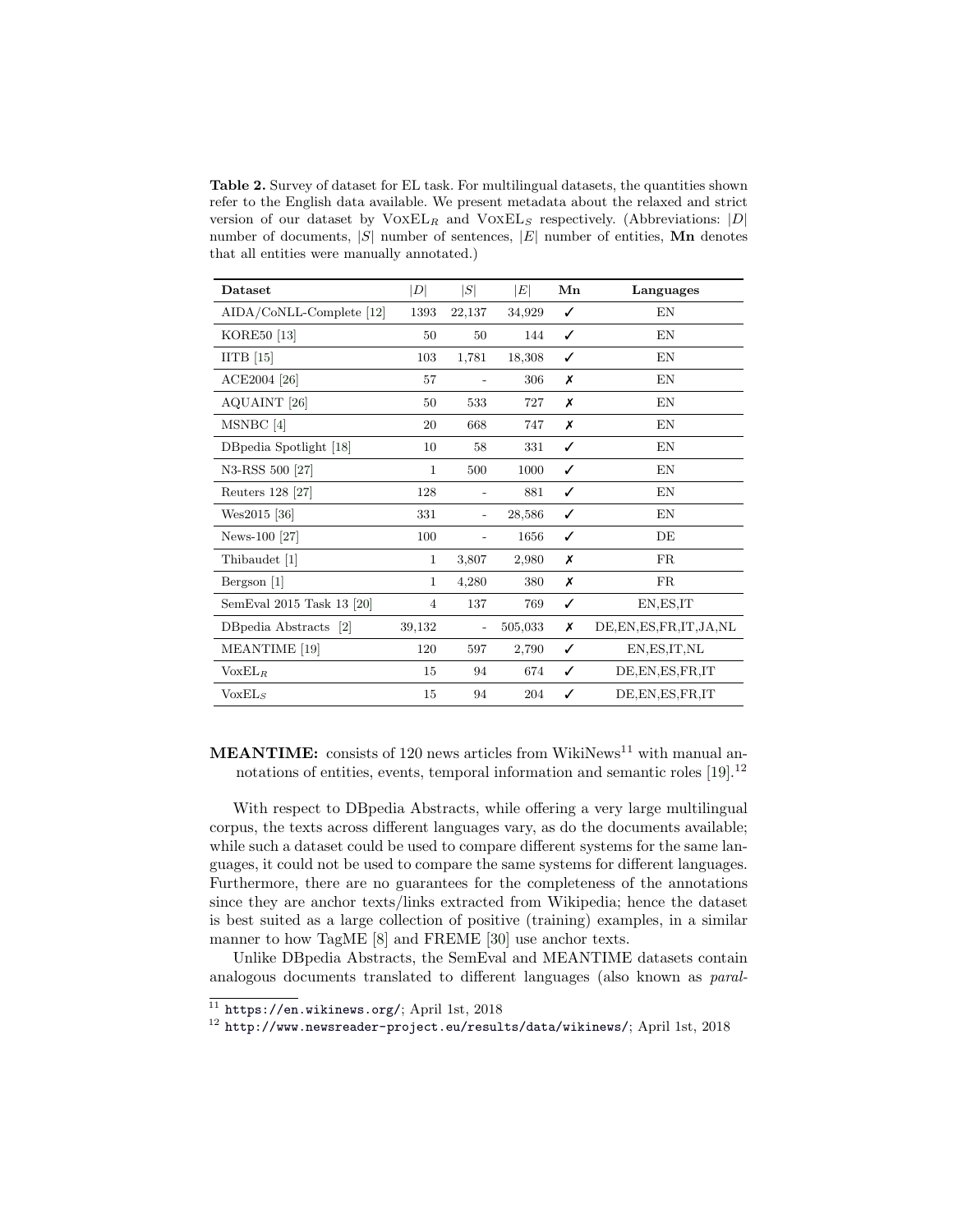lel corpora [\[20\]](#page-15-14)). Our VoxEL dataset complements these previous resources but with some added benefits. Primarily, both the SemEval and MEANTIME datasets exhibit slight variations in the annotations across languages, leading to (e.g.) a different number of entity annotations in the text for different languages; for example SemEval [\[20\]](#page-15-14) reports 1,261 annotations for English, 1,239 for Spanish, and 1,225 for Italian, while MEANTIME [\[19\]](#page-15-19) reports 2,790 entity mentions for English, 2,729 for Dutch, 2,709 for Italian and 2,704 for Spanish. On the other hand, VoxEL has precisely the same annotations across languages aligned at the sentence level, and also features datasets labelled under two definitions of entity. More generally, we see VOXEL as complementing these other datasets.<sup>[13](#page-7-0)</sup>

## 4 The VoxEL Dataset

In this section, we describe the VoxEL Dataset that we propose as a gold standard for EL involving five languages: German, English, Spanish, French and Italian. VOXEL is based on 15 news articles sourced from the  $VoxEuro<sup>14</sup>$  $VoxEuro<sup>14</sup>$  $VoxEuro<sup>14</sup>$  website: a European newsletter with the same news articles professionally translated to different languages. This source of text thus obviates the need for translation of texts to different languages, and facilitates the consistent identification and annotation of mentions (and their Wikipedia links) across languages. With VoxEL, we thus provide a high-quality resource with which to evaluate the behaviour of EL systems across a variety of European languages.

While the VoxEurop newsletter is a valuable source of professionally translated text in several European languages, there are sometimes natural variations across languages that – although they preserve meaning – may change how the entities are mentioned. A common example is the use of pronouns rather than repeating a person's name to make the text more readable in a given language. Such variations would then lead to different entity annotations across languages, hindering comparability. Hence, in order to achieve the same number of sentences and annotations for each new (document), we applied small manual edits to homogenise the text (e.g., replacing a pronoun by a person's name). On the other hand, sentences that introduce new entities in one particular language, or that deviate too significantly across all languages, are eliminated; fewer than 10% of the sentences from the original source were eliminated.

When labelling entities, we take into consideration the lack of consensus about what is an "entity" [\[14](#page-15-20)[,17](#page-15-21)[,29\]](#page-15-22): some works conservatively consider only mentions of entities referring to fixed types such as person, organisation and location as entities (similar to the traditional NER/TAC consensus on an entity), while other authors note that a much more diverse set of entities are available in Wikipedia and related KBs for linking, and thus consider any noun-phrase mentioning an entity in Wikipedia to be a valid target for linking [\[24\]](#page-15-23). Furthermore, there is a lack of consensus on how overlapping entities – like New York

<span id="page-7-0"></span><sup>&</sup>lt;sup>13</sup> In previous work we used the SemEval dataset to compare EL systems for English and Spanish texts, where we refer the reader to [\[28\]](#page-15-6) for more details.

<span id="page-7-1"></span> $14$  <http://www.voxeurop.eu/>; April 1st, 2018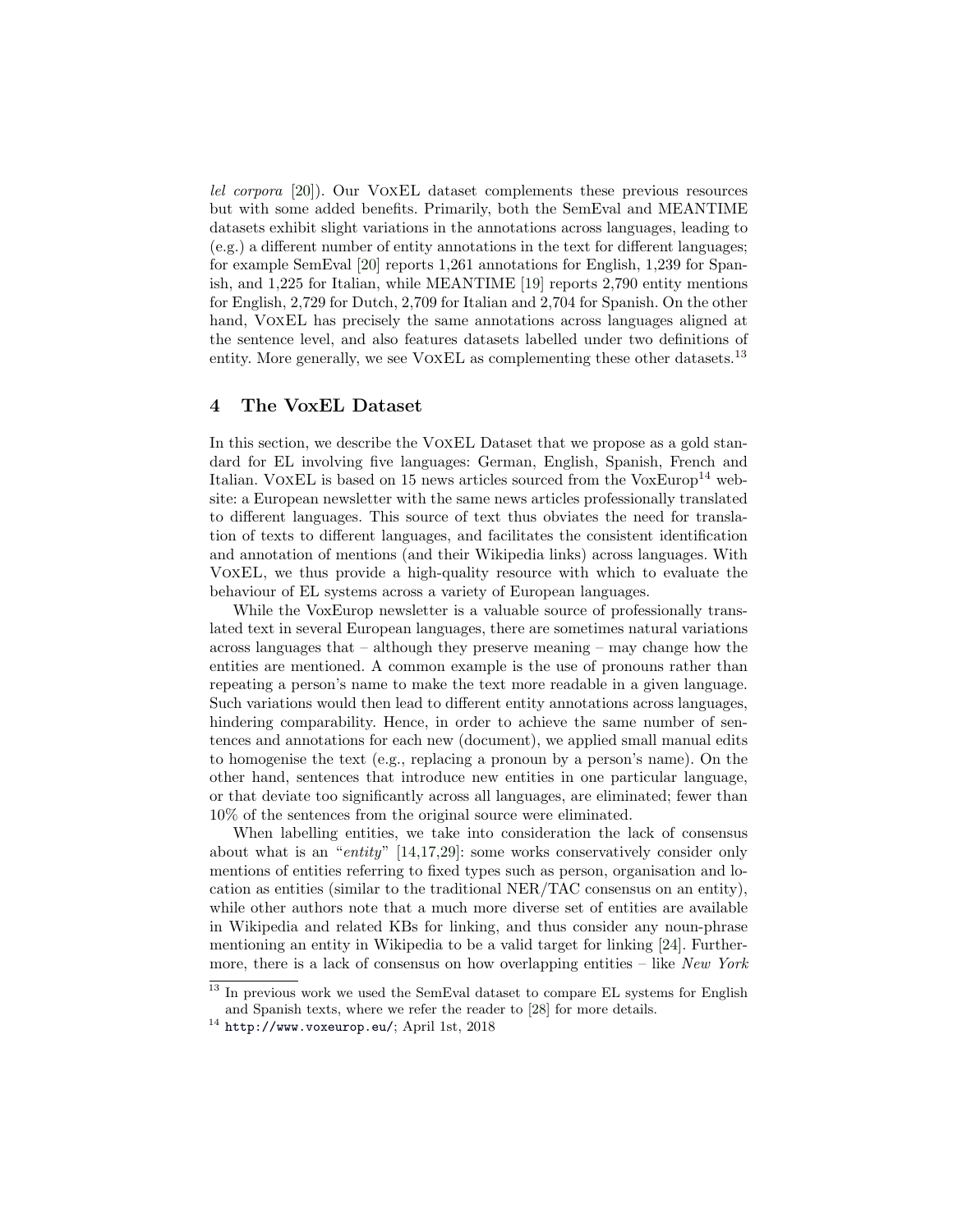City Fire Department – should be treated [\[14](#page-15-20)[,17\]](#page-15-21); should New York City be annotated as a separate entity or should we only cover maximal entities? Rather than take a stance on such questions – which appear application dependant – we instead create two versions of the data: a strict version that considers only maximal entity mentions referring to persons, organisations and locations; and a relaxed version that considers any noun phrase mentioning a Wikipedia entity as a mention, including overlapping mentions where applicable. For example, in the sentence "The European Central Bank released new inflation figures today" the strict version would only include "European Central Bank", while the relaxed version would also include "Central Bank" and "inflation".

To create the annotation of mentions with corresponding KB identifiers, we implemented a Web  $\text{tool}^{15}$  $\text{tool}^{15}$  $\text{tool}^{15}$  that allows a user to annotate a text, producing output in the NLP Interchange Format (NIF) [\[11\]](#page-14-11), as well as offering visualisations of the annotations that facilitate, e.g., revision. For each language, we provide annotated links targeting the English Wikipedia entry, as well as that language's version of Wikipedia (if different from English). In case there was no appropriate Wikipedia entry for a mention of a person, organisation or place, we annotate the mention with a <NotInLexicon> marker. These annotations were created by the first author in English, which were then revised by the other authors according to the two labelling guidelines (strict and relaxed). The first author then extended these annotations to the other languages using the sentence-level correspondence, thereafter verifying that each language has the same number of annotations and the same set of English Wikipedia identifiers for each sentence.

In summary, VoxEL consists of 15 news articles (documents) from the multilingual newsletter VoxEurop, totalling 94 sentences; the central topic of these documents is politics, particularly at a European level. This text is annotated five times for each language, and two times for the strict and relaxed versions, giving a total of 150 annotated documents and 940 sentences. The same number of annotations is given for each language (including by sentence). For the strict version, each language has 204 annotated mentions, while for the relaxed version, each language has 674 annotated mentions. In the relaxed version, 6.2%, 10.8%, 20.3% and 62.7% of the entries correspond to persons, organisations, places and others respectively, while in the strict version the entities that fall in the first three classes constitute 16.9%, 28.7% and 54.4% (others are excluded by definition under the strict guidelines). Again, this homogeneity of text and annotations across languages was non-trivial to achieve, but facilitates comparison of evaluation results not only across systems, but across languages.

## 5 Experiments

We now use our proposed VoxEL dataset to conduct experiments in order to explore the behaviour of state-of-the-art EL systems for multilingual settings. In particular, we are interested in the following questions:

<span id="page-8-0"></span> $\frac{15}{15}$ <https://github.com/henryrosalesmendez/NIFify>; April 1st, 2018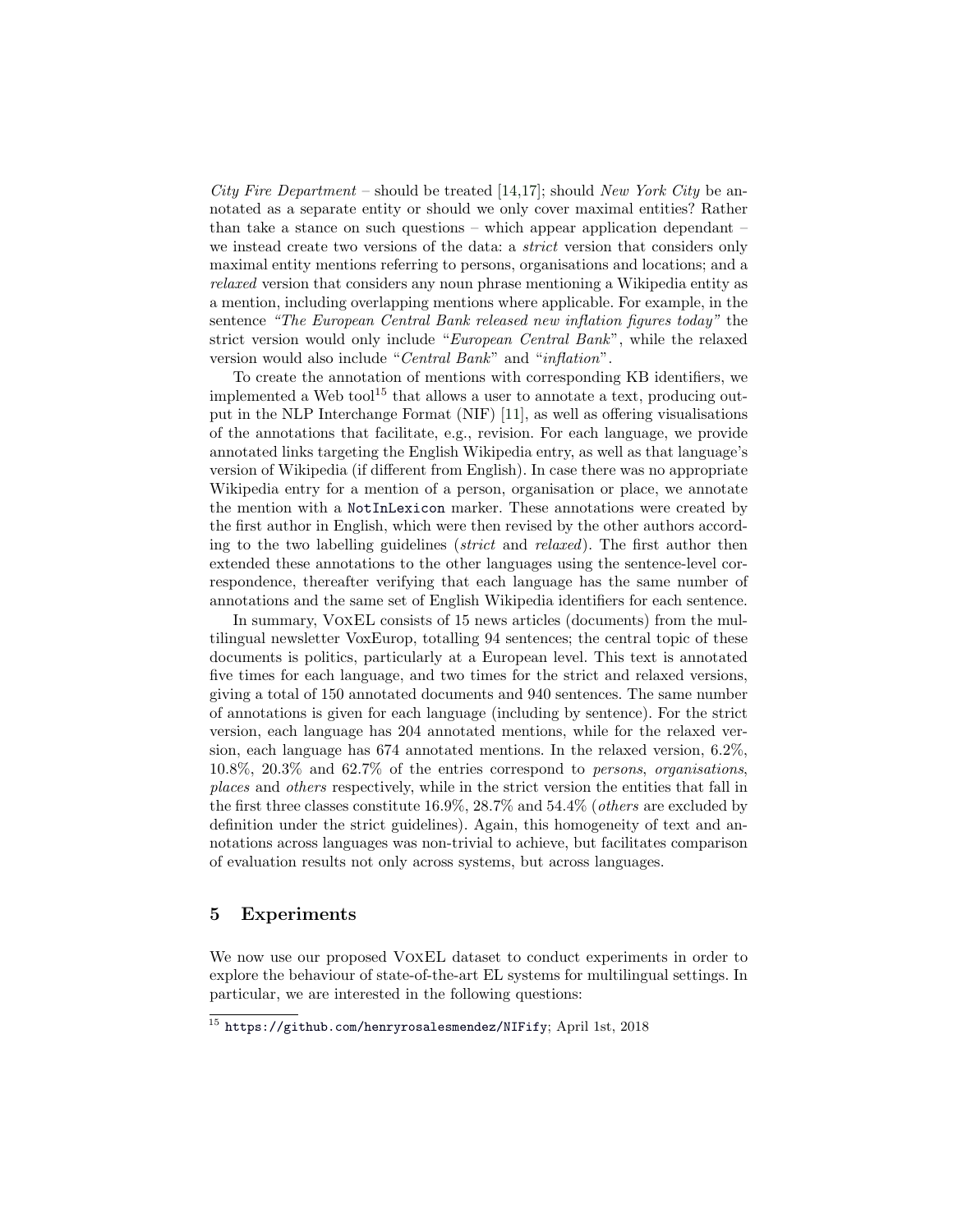<span id="page-9-0"></span>**Table 3.** GERBIL Evaluation of EL systems with Micro Recall  $(mR)$ , Precision  $(mP)$ and  $F_1$  ( $mF$ ). A value "-" indicates that the system does not support the corresponding language. The results in bold are the best for that metric, system and dataset variant comparing across the five languages (i.e., the best in each row, split by Relax/Strict).

|                |    | Relaxed |       |       |       | Strict |       |       |       |       |       |
|----------------|----|---------|-------|-------|-------|--------|-------|-------|-------|-------|-------|
|                |    | DE      | EN    | ES    | FR    | IT     | DE    | EN    | ES    | FR    | IT    |
|                | mP | 0.840   | 0.649 | 0.835 | 0.824 | 0.810  | 0.932 | 0.785 | 0.929 | 0.889 | 0.907 |
| $Babelfv_R$    | mR | 0.461   | 0.522 | 0.549 | 0.488 | 0.451  | 0.676 | 0.735 | 0.710 | 0.632 | 0.578 |
|                | mF | 0.595   | 0.578 | 0.662 | 0.613 | 0.579  | 0.784 | 0.759 | 0.805 | 0.739 | 0.706 |
|                | mP | 0.903   | 0.722 | 0.916 | 0.912 | 0.884  | 0.942 | 0.816 | 0.923 | 0.912 | 0.894 |
| $Babelfy_S$    | mR | 0.181   | 0.219 | 0.210 | 0.200 | 0.192  | 0.558 | 0.524 | 0.593 | 0.563 | 0.583 |
|                | mF | 0.301   | 0.336 | 0.342 | 0.328 | 0.316  | 0.701 | 0.638 | 0.722 | 0.697 | 0.706 |
|                | mP | 0.731   | 0.745 | 0.691 | 0.658 | 0.682  | 0.781 | 0.854 | 0.690 | 0.691 | 0.800 |
| <b>D</b> Bspot | mR | 0.508   | 0.577 | 0.399 | 0.360 | 0.488  | 0.544 | 0.602 | 0.382 | 0.406 | 0.549 |
|                | mF | 0.600   | 0.650 | 0.506 | 0.466 | 0.569  | 0.641 | 0.706 | 0.492 | 0.512 | 0.651 |
|                | mP | 0.762   | 0.803 | 0.655 | 0.737 | 0.857  | 0.750 | 0.871 | 0.660 | 0.739 | 0.858 |
| <b>FREME</b>   | mR | 0.161   | 0.267 | 0.175 | 0.129 | 0.213  | 0.426 | 0.764 | 0.553 | 0.416 | 0.652 |
|                | mF | 0.266   | 0.400 | 0.276 | 0.219 | 0.342  | 0.543 | 0.814 | 0.602 | 0.532 | 0.740 |
|                | mP | 0.635   | 0.754 |       |       | 0.494  | 0.875 | 0.946 |       |       | 0.742 |
| TagME          | mR | 0.232   | 0.488 | -     | -     | 0.182  | 0.652 | 0.784 |       | -     | 0.509 |
|                | mF | 0.340   | 0.592 | -     | -     | 0.266  | 0.747 | 0.857 |       |       | 0.604 |
|                | mP | 0.831   | 0.806 |       |       |        | 0.857 | 0.809 |       |       |       |
| THD            | mR | 0.109   | 0.253 | -     |       | -      | 0.352 | 0.647 |       |       |       |
|                | mF | 0.194   | 0.386 |       |       |        | 0.500 | 0.719 |       |       |       |

- RQ1: How does the performance of systems compare for multilingual EL?
- RQ2: For which of the five languages are the best results achieved?
- $-$  RQ3: How would a method based on machine translation to English compare with directly configuring the system for a particular language?

In order to address RQ1 and RQ2, we ran the multilingual EL systems Babelfy, DBpedia Spotlight, FREME, TagME and THD over both versions of VoxEL in all five languages. These experiments were conducted with the GER-BIL [\[34\]](#page-15-7) EL evaluation framework, which provides unified access to the public APIs of multiple EL tools, abstracting different input and output formats using the NIF vocabulary, translating identifiers across KBs, and allowing to apply standard metrics to measure the performance of results with respect to a labelled dataset. GERBIL calls these systems via their REST APIs maintaining default (non-language) parameters, except for the case of Babelfy, for which we analyse two configurations: one that applies a more liberal interpretation of entities to include conceptual entities  $(Babelfy_R)$ , and another configuration that applies a stricter definition of entities  $(Babelfy<sub>S</sub>)$ , where the two configurations correspond loosely with the relaxed/strict versions of our dataset.

The results of these experiments are shown in Table [3,](#page-9-0) where we present micro-measures for Precision  $(mP)$ , Recall  $(mR)$  and  $F_1$   $(mF)$ , with all systems,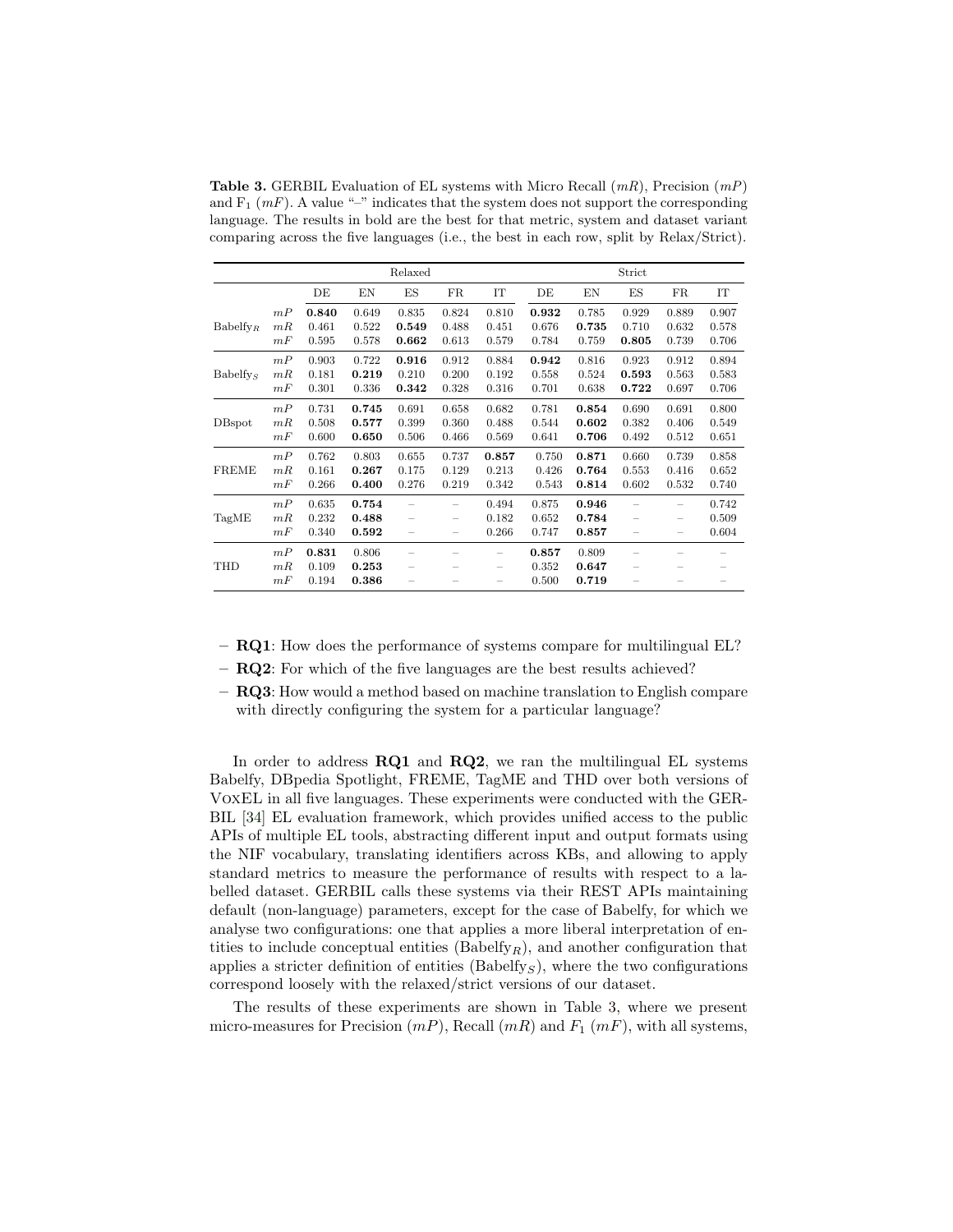for all languages, in both versions of the dataset.<sup>[16](#page-10-0)</sup> From first impressions, we can observe that two systems – TagME and THD – cannot be configured for all languages, where we leave the corresponding results blank.

With respect to **RQ1**, for the Relaxed version, the highest  $F_1$  scores are obtained by Babelfy<sub>R</sub> (0.662: ES) and DBpedia Spotlight (0.650: EN). On the other hand, the highest  $F_1$  scores for the Strict version are TagME (0.857: EN) and Babelfy<sub>R</sub> (0.805: ES). In general, the  $F_1$  scores for the Strict version were higher than those for the Relaxed version: investigating further, the GERBIL framework only considers annotations to be false positives when a different annotation is given in the labelled dataset at an overlapping position; hence fewer labels in the Strict dataset will imply fewer false positives overall, which seems to outweigh the effect of the extra true positives that the Relaxed version would generate. Comparing the best Strict/Relaxed results for each system, we can see that  $Babelfy_R$ , DB pedia Spotlight and FREME have less of a gap between both, meaning that they tend to annotate a broader range of entities; on the other hand, Babelfy<sub>S</sub> and THD are more restrictive in the entities they link.

With respect to  $\mathbf{R}Q2$ , considering all systems, we can see a general trend that English had the best results overall, with the best  $mF$  for DB pedia Spotlight, FREME and TagME. For THD, German had higher precision but much lower recall; a similar result can be seen for FREME in Italian in the Relaxed version. On the other hand, Babelfy generally had best results in German and Spanish, where, in fact, it often had the *lowest* precision in English.

With respect to possible factors that explain such differences across languages, there are variations between languages that may make the EL task easier or harder depending on the features used; for example, systems that rely on capitalisation may perform differently for Spanish, which uses less capitalisation, (e.g., "Jungla de cristal": a Spanish movie title in sentence case); and German, where all nouns are capitalised. Furthermore, the quality of EL resources available for different languages – in terms of linguistic components, training sets, contextual corpora, KB meta-data, etc. – may also vary across languages.

Regarding RQ3, we present another experiment to address the question of the efficacy of using machine translations. First we note that, although works in related areas – such as cross-lingual ontology matching [\[9\]](#page-14-12) – have used machine translation to adapt to multilingual settings, to the best of our knowledge, no system listed in Table [1](#page-4-0) uses machine translations over the input text (though systems such as Babelfy do use machine translations to enrich the lexical knowledge available in the KB). Hence we check to see if translating a text to English using a state-of-the-art approach – Google Translate<sup>[17](#page-10-1)</sup> – and applying EL over the translated English text would fare better than applying EL directly over the target language; we choose one target language to avoid generating results for a quadratic pairing of languages, and we choose English since it was the only language working for/supported by all systems in Table [3.](#page-9-0)

<span id="page-10-0"></span> $^{16}$  The GERBIL results are available at  $\overline{\text{https://users.dcc.uchile.cl/~hrosales/}}$  $\overline{\text{https://users.dcc.uchile.cl/~hrosales/}}$  $\overline{\text{https://users.dcc.uchile.cl/~hrosales/}}$ [ISWC2018\\_experiment\\_GERBIL.html](https://users.dcc.uchile.cl/~hrosales/ISWC2018_experiment_GERBIL.html)

<span id="page-10-1"></span><sup>17</sup> <https://translate.google.com/>; April 1st, 2018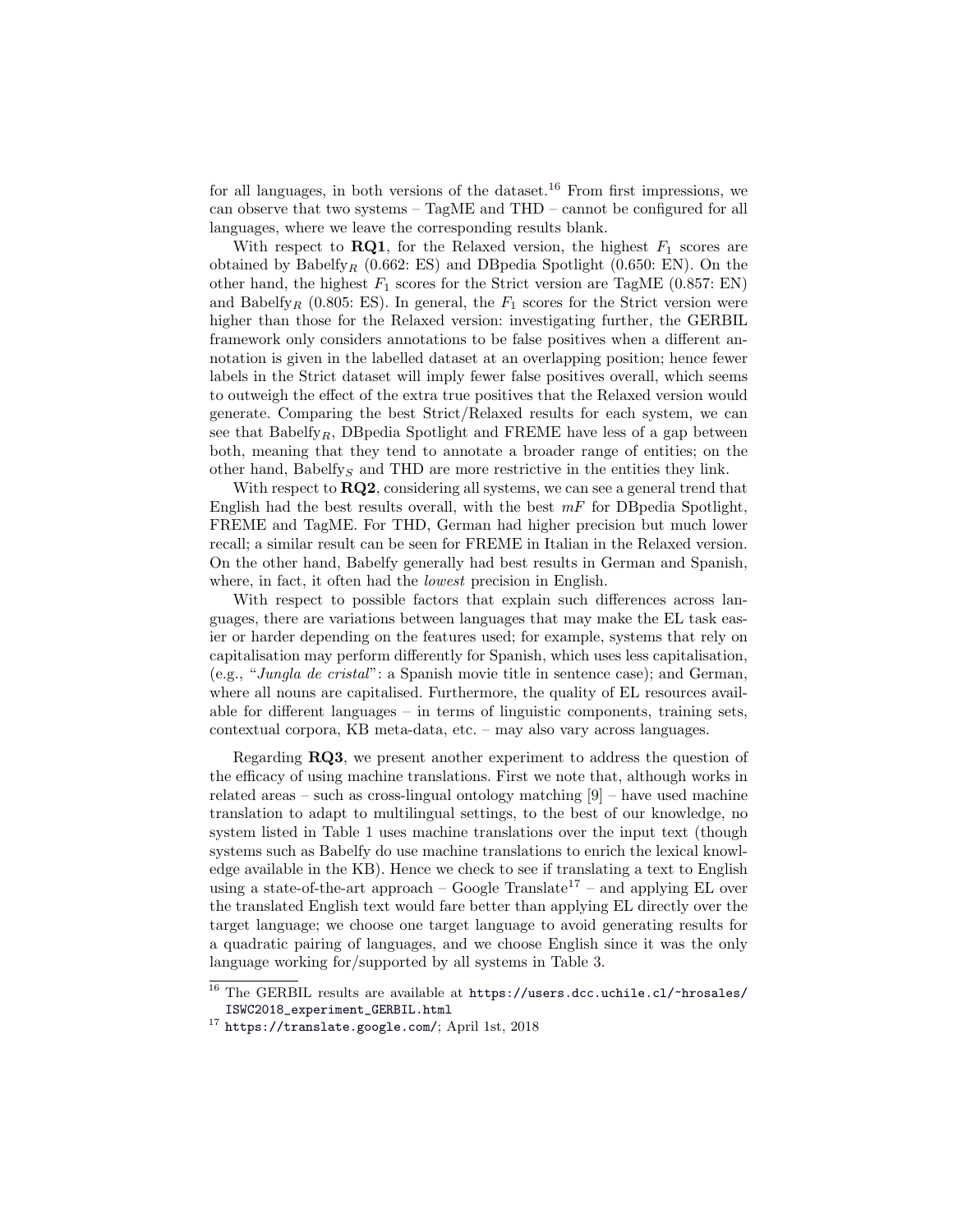A complication for these translation experiments is that while VoxEL contains annotations for the texts in their original five languages, including English, it does not contain annotations for the texts translated to English. While we considered manually annotating such documents produced by Google Translate, we opted against it partly due to the amount of labour it would again involve, but more importantly because it would be specific to one translation service at one point in time: as these translation services improve, these labelled documents would quickly become obsolete. Instead, we apply evaluation on a per-sentence basis, where for each sentence of a text in a non-English language, we translate it and then compare the set of annotations produced against the set of manuallyannotated labels from the original English documents; in other words, we check the annotations produced by sentence, rather than by their exact position. This is only possible because in the original VoxEL dataset, we defined a one-to-one correspondence between sentences across the five different languages.

Note that since GERBIL requires labels to have a corresponding position, we thus needed to run these experiments locally outside of the GERBIL framework. Hence, for a sentence  $s$ , let  $A$  denote the IRIs associated with manual labels for  $s$ in the original English text, and let  $B$  denote the IRIs annotated by the system for the corresponding sentence of the translated text; we denote true positives by  $A \cap B$ , false positives by  $B - A$ , and false negatives by  $A - B$ .<sup>[18](#page-11-0)</sup>

In Table [4,](#page-12-0) we show the results of this second experiment, focusing this time on the Micro- $F_1$  ( $mF$ ) score obtained for each system over the five languages of VoxEL, again for the relaxed and strict versions. For each system, we consider three experiments: (1) the system is configured for the given language and run over text for the given language, (2) the system is configured for English and run over the text translated from the given language, (3) the system is configured for English and run over the text in the given language without translation. We use the third experiment to establish how the translation to English – rather than the system configuration to English – affects the results. First we note that without using positional information to check false positives (as per GERBIL), the results change from those presented in Table [3;](#page-9-0) more generally, the gap between the Relaxed and Strict version is reduced.

With respect to  $\mathbf{R}\mathbf{Q3}$ , in Table [4,](#page-12-0) for each system, language and dataset variant, we underline which of the three configurations performs best. For example, in DB pedia Spotlight, all values on the  $(EN, EN<sub>t</sub>)$  line – which denotes applying DBpedia Spotlight configured for English over text translated to English – are underlined, meaning that for all languages, prior translation to English outperformed submitting the text in its original language to DBpedia Spotlight configured for that language.<sup>[19](#page-11-1)</sup> In fact, for almost all systems, translating the input text to English generally outperforms using the available language configurations of the respective EL systems, with the exception of Babelfy, where the available multilingual settings generally outperform a prior translation to

<span id="page-11-0"></span> $18$  To compute Precision, Recall and  $F_1$ , we do not require true negatives.

<span id="page-11-1"></span> $19$ ... it also implies that it outperforms running English EL on text in the original language, though this is hardly surprising and just presented for reference.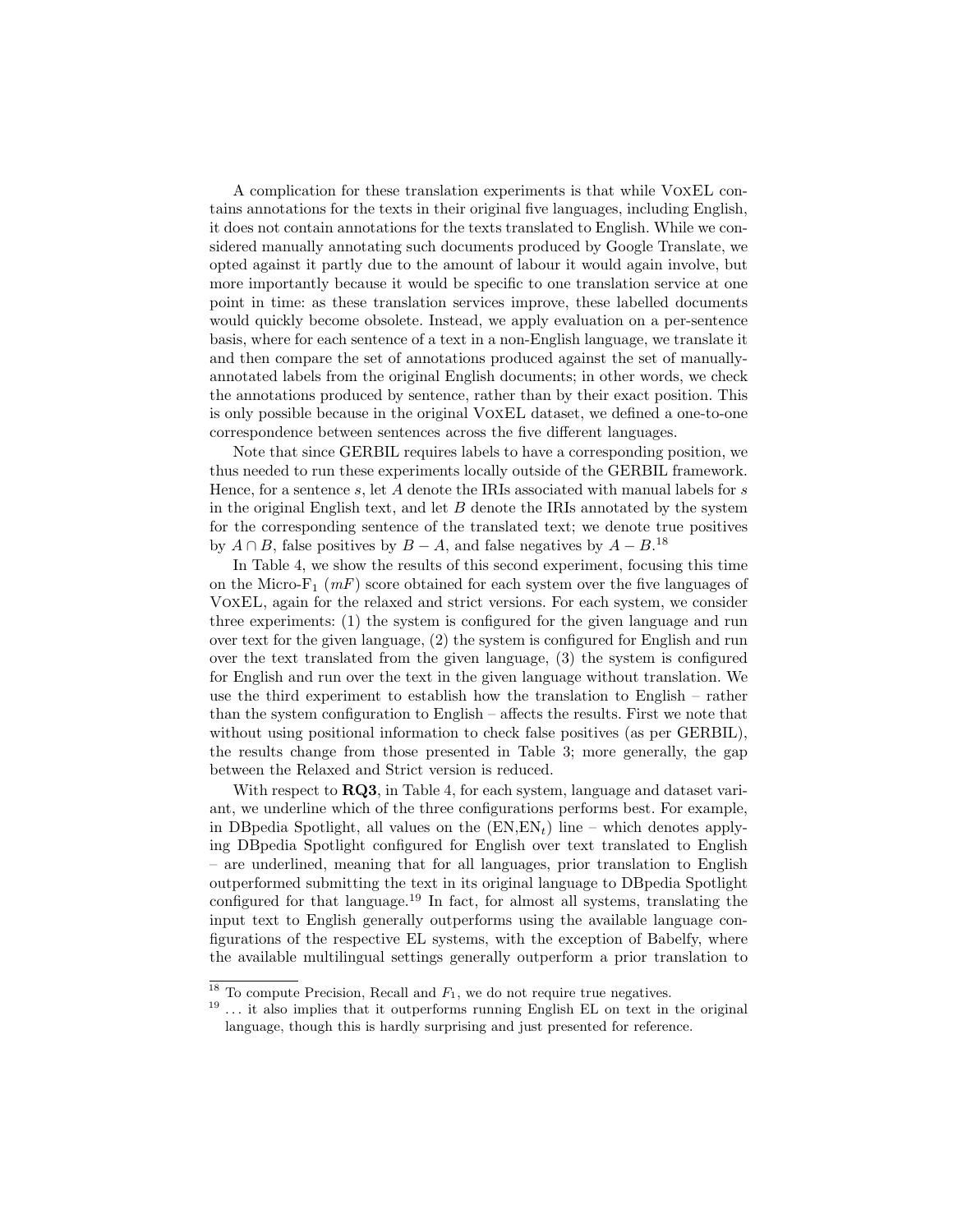<span id="page-12-0"></span>**Table 4.** Micro  $F_1$  scores for systems performing EL with respect to the VOXEL dataset. For each system and each non-English language, we show the results of three experiments: first, for  $(\_)$  the system is configured for the same language as the input text; second, for  $(EN, EN_t)$ , the system is configured for English and applied to text translated to English from the original language  $(EN, EN)$ ; third, for  $(EN, )$ , the system is configured for English and run for the text in the current (original) language. Below the name of each system, we provide the relaxed and strict results for the English text. Underlined results indicate the best of the three configurations for the given system, language and dataset variant (e.g., the best for the columns of three values). The best result for each system across all variations (excluding English input) is bolded.

|                                        |                                                                                 | Relaxed                 |                         |                         |                         | Strict                  |                         |                         |                         |  |
|----------------------------------------|---------------------------------------------------------------------------------|-------------------------|-------------------------|-------------------------|-------------------------|-------------------------|-------------------------|-------------------------|-------------------------|--|
|                                        |                                                                                 | DE                      | ES                      | FR                      | IT                      | DE                      | ES                      | FR                      | IT                      |  |
| $Babelfy_R$<br>(0.545, 0.319)          | $\left( \begin{matrix} -1 \\ -1 \end{matrix} \right)$<br>$(EN, EN_t)$<br>(EN, ) | 0.523<br>0.507<br>0.215 | 0.541<br>0.515<br>0.170 | 0.493<br>0.505<br>0.195 | 0.504<br>0.501<br>0.140 | 0.344<br>0.298<br>0.253 | 0.362<br>0.298<br>0.239 | 0.309<br>0.314<br>0.220 | 0.365<br>0.301<br>0.179 |  |
| $Babelfy_S$<br>(0.308, 0.567)          | $(\quad , \quad )$<br>$(EN, EN_t)$<br>(EN, )                                    | 0.279<br>0.311<br>0.201 | 0.325<br>0.309<br>0.179 | 0.290<br>0.322<br>0.189 | 0.311<br>0.303<br>0.137 | 0.572<br>0.518<br>0.376 | 0.611<br>0.523<br>0.372 | 0.583<br>0.559<br>0.395 | 0.616<br>0.532<br>0.258 |  |
| DBpedia<br>Spotlight<br>(0.466, 0.707) | $(EN, EN_t)$<br>(EN, )                                                          | 0.400<br>0.441<br>0.209 | 0.331<br>0.454<br>0.161 | 0.240<br>0.464<br>0.180 | 0.342<br>0.449<br>0.188 | 0.510<br>0.696<br>0.374 | 0.477<br>0.694<br>0.259 | 0.481<br>0.721<br>0.326 | 0.653<br>0.729<br>0.323 |  |
| <b>FREME</b><br>(0.407, 0.708)         | $(EN, EN_t)$<br>(EN, )                                                          | 0.282<br>0.404<br>0.166 | 0.302<br>0.403<br>0.183 | 0.268<br>0.401<br>0.196 | 0.373<br>0.408<br>0.222 | 0.483<br>0.701<br>0.190 | 0.583<br>0.713<br>0.338 | 0.479<br>0.692<br>0.342 | 0.726<br>0.711<br>0.374 |  |
| TagME<br>(0.462, 0.327)                | $(EN, EN_t)$<br>(EN, )                                                          | 0.414<br>0.431<br>0.188 | 0.450<br>0.181          | 0.441<br>0.200          | 0.439<br>0.148          | 0.272<br>0.330<br>0.212 | 0.333<br>0.202          | 0.321<br>0.197          | 0.336<br>0.164          |  |
| <b>THD</b><br>(0.392, 0.625)           | $\langle \; , \; \rangle$<br>$(EN, EN_t)$<br>(EN, )                             | 0.241<br>0.394<br>0.207 | 0.392<br>0.175          | 0.386<br>0.217          | 0.387<br>0.174          | 0.546<br>0.597<br>0.251 | 0.620<br>0.332          | 0.595<br>0.403          | 0.623<br>0.352          |  |

English (we may recall that in Table [3,](#page-9-0) Babelfy performed best for texts other than English). We further note that the translation results are generally competitive with those for the original English text – shown below the name of the system for the Relaxed and Strict datasets – even slightly outperforming those results in some cases. We also observe from the generally poor  $(EN, )$  results that translation is important; in other words, one cannot simply just apply an EL system configured for English over another language and expect good results.

To give a better impression of the results obtained from the second experiment, in Figure [1,](#page-13-0) for the selected systems, we show the following aggregations: (1) Calibrated  $(\_,\_)$ : the mean Micro- $F_1$  score across the four non-English languages with the EL system configured for that language; (2) Translation  $(EN, EN<sub>t</sub>)$ : the mean Micro- $F<sub>1</sub>$  score across the four non-English languages with the text translated to English and the EL system configured for English; (3) English (EN,EN): the (single) Micro- $F_1$  score for the original English text. From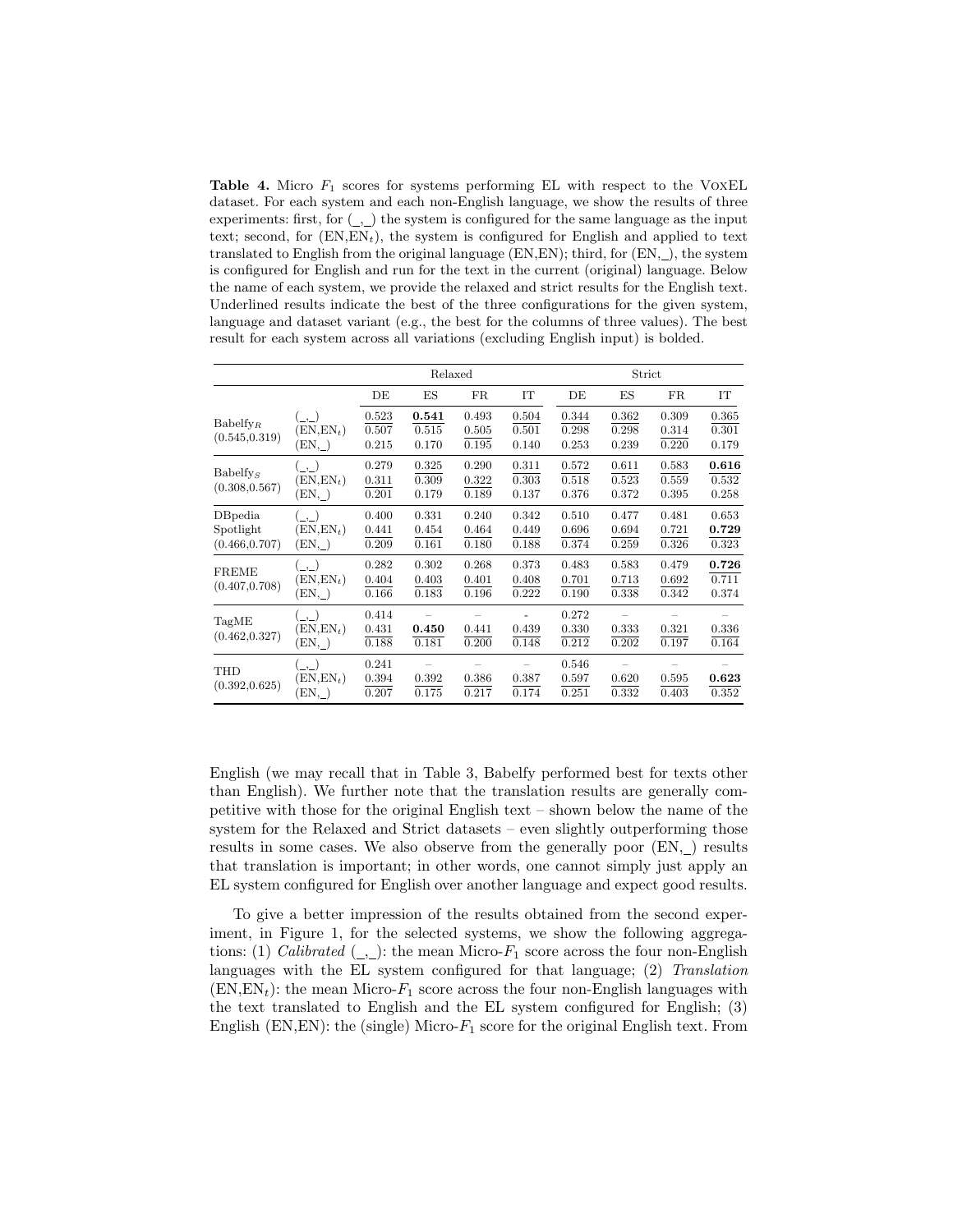

<span id="page-13-0"></span>Fig. 1. Summary of the Micro-F<sub>1</sub> results over VOXEL Relaxed/Strict for the translation experiments, comparing mean values for setting the EL system to the language of the text (*Calibrated*), translating the text to English first (*Translation*), and the corresponding  $F_1$  score for EL over the original English text (*English*)

this figure, we can see that translation is comparable to native English EL, and that translation often considerably outperforms EL in the original language.

We highlight that using translation to English, the result will be an annotated text in English rather than the original language. However, given that translation is done per-sentence, the EL annotations for the translated English text could potentially be "mapped" back per sentence to the text in the original language; at the very least, the translated English annotations would be a useful reference.

## 6 Conclusion

While Entity Linking has traditionally focused on processing texts in English, in recent years there has been a growing trend towards developing techniques and systems that can support multiple languages. To support such research, in this paper we have described a new labelled dataset for multilingual EL, which we call VoxEL. The dataset contains 15 new articles in 5 different languages with 2 different criteria for labelling, resulting in a corpus of 150 manually-annotated news articles. In a Strict version of the dataset considering a core of entities, we derive 204 annotated mentions in each language, while in a Relaxed version of the dataset considering a broader range of entities described by Wikipedia, we derive 674 annotated mentions in each language. The VoxEL dataset is distinguished by having a one-to-one correspondence of sentences – and annotated entities per sentence – between languages. The dataset (in NIF) is available online under a  $CC-BY$  4.0 licence: <https://dx.doi.org/10.6084/m9.figshare.6539675>.

We used the VoxEL dataset to conduct experiments comparing the performance of selected EL systems in a multilingual setting. We found that in general, Babelfy and DBpedia Spotlight performed the most consistently across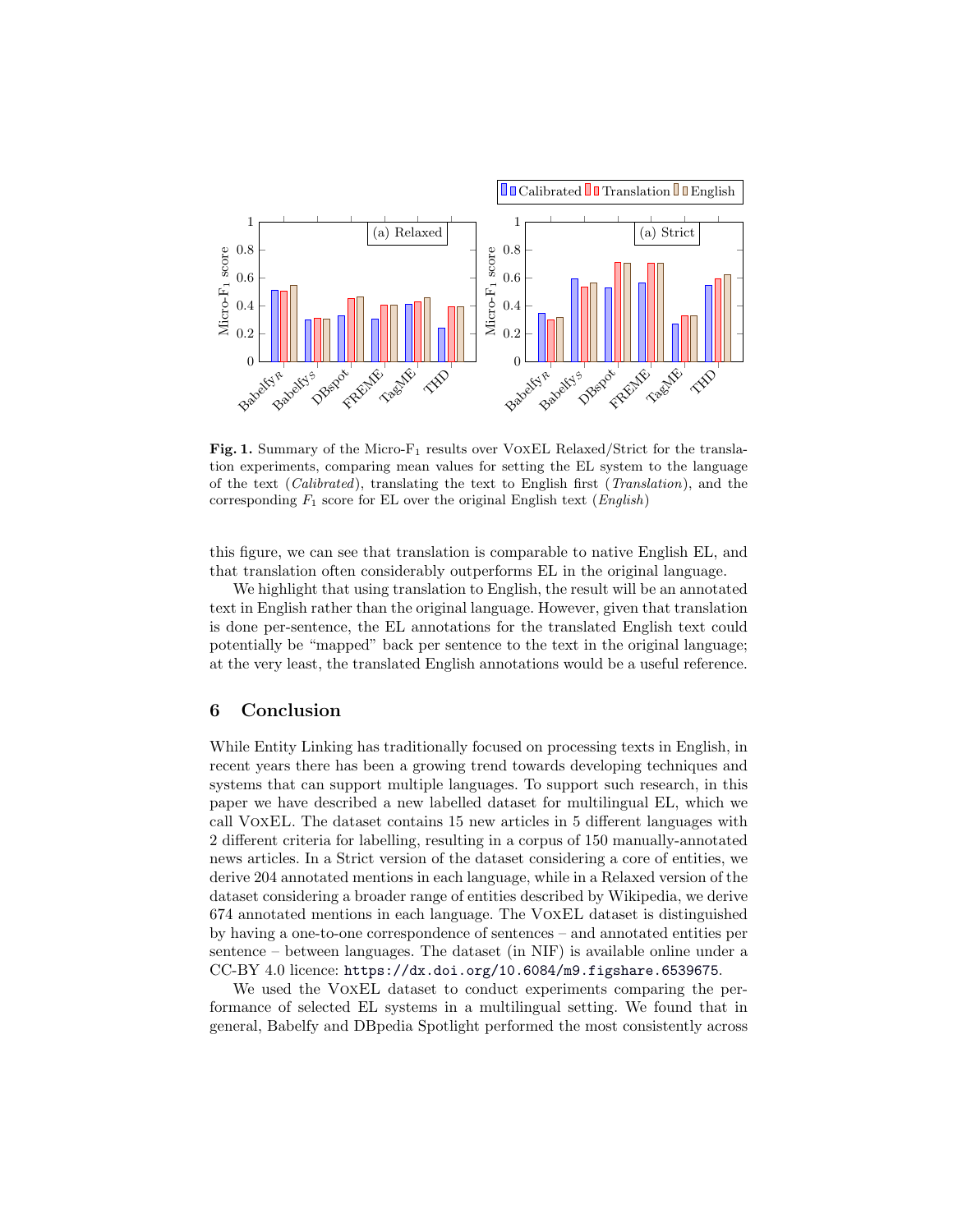languages. We also found that with the exception of Babelfy, EL systems performed best over English versions of the text. Next, we compared configuring the multilingual EL system for each non-English language versus applying a machine translation of the text to English and running the system in English; with the exception of Babelfy, we found that the machine translation approach outperformed configuring the system for a non-English language; even in the case of Babelfy, the translation sometimes performed better, while in others it remained competitive. This raises a key issue for research on multilingual EL: state-of-the-art machine translation is now reaching a point where we must ask if it is worth building dedicated multilingual EL systems, or if we should focus on EL for one language to which other languages can be machine translated.

Acknowledgements The work of Henry Rosales-Méndez was supported by CONICYT-PCHA/Doctorado Nacional/2016-21160017. The work was also supported by the Millennium Institute for Foundational Research on Data (IMFD) and by Fondecyt Grant No. 1181896. We also thank Michael Röder for his considerable help with GERBIL.

## References

- <span id="page-14-10"></span>1. Brando, C., Frontini, F., Ganascia, J.G.: REDEN: Named Entity Linking in Digital Literary editions using Linked Data sets. CSIMQ (7), 60–80 (2016)
- <span id="page-14-8"></span>2. Brümmer, M., Dojchinovski, M., Hellmann, S.: DBpedia Abstracts: A Large-Scale, Open, Multilingual NLP Training Corpus. In: LREC (2016)
- <span id="page-14-6"></span>3. Charton, E., Gagnon, M., Ozell, B.: Automatic semantic web annotation of named entities. In: Canadian Conf. on A.I. pp. 74–85. Springer (2011)
- <span id="page-14-9"></span>4. Cucerzan, S.: Large-Scale Named Entity Disambiguation Based on Wikipedia Data. EMNLP-CoNLL p. 708 (2007)
- <span id="page-14-3"></span>5. Daiber, J., Jakob, M., Hokamp, C., Mendes, P.N.: Improving efficiency and accuracy in multilingual entity extraction. In: I-SEMANTICS. pp. 121–124 (2013)
- <span id="page-14-2"></span>6. Dojchinovski, M., Kliegr, T.: Recognizing, classifying and linking entities with Wikipedia and DBpedia. WIKT pp. 41–44 (2012)
- <span id="page-14-5"></span>7. Fahrni, A., Göckel, T., Strube, M.: HITS' Monolingual and Cross-lingual Entity Linking System at TAC 2012: A Joint Approach. In: TAC (2012)
- <span id="page-14-4"></span>8. Ferragina, P., Scaiella, U.: Tagme: on-the-fly annotation of short text fragments (by wikipedia entities). In: CIKM. pp. 1625–1628. ACM (2010)
- <span id="page-14-12"></span>9. Fu, B., Brennan, R., O'Sullivan, D.: Cross-Lingual Ontology Mapping and Its Use on the Multilingual Semantic Web. In: Multilingual Semantic Web. pp. 13–20 (2010)
- <span id="page-14-7"></span>10. Guo, Z., Xu, Y., de S´a Mesquita, F., Barbosa, D., Kondrak, G.: ualberta at TAC-KBP 2012: English and Cross-Lingual Entity Linking. In: TAC (2012)
- <span id="page-14-11"></span>11. Hellmann, S., Lehmann, J., Auer, S., Brümmer, M.: Integrating NLP Using Linked Data. In: ISWC. pp. 98–113 (2013)
- <span id="page-14-0"></span>12. Hoffart, J., et al.: Robust disambiguation of named entities in text. In: EMNLP. pp. 782–792. ACL (2011)
- <span id="page-14-1"></span>13. Hoffart, J., Seufert, S., Nguyen, D.B., Theobald, M., Weikum, G.: KORE: keyphrase overlap relatedness for entity disambiguation. In: CIKM. pp. 545–554 (2012)